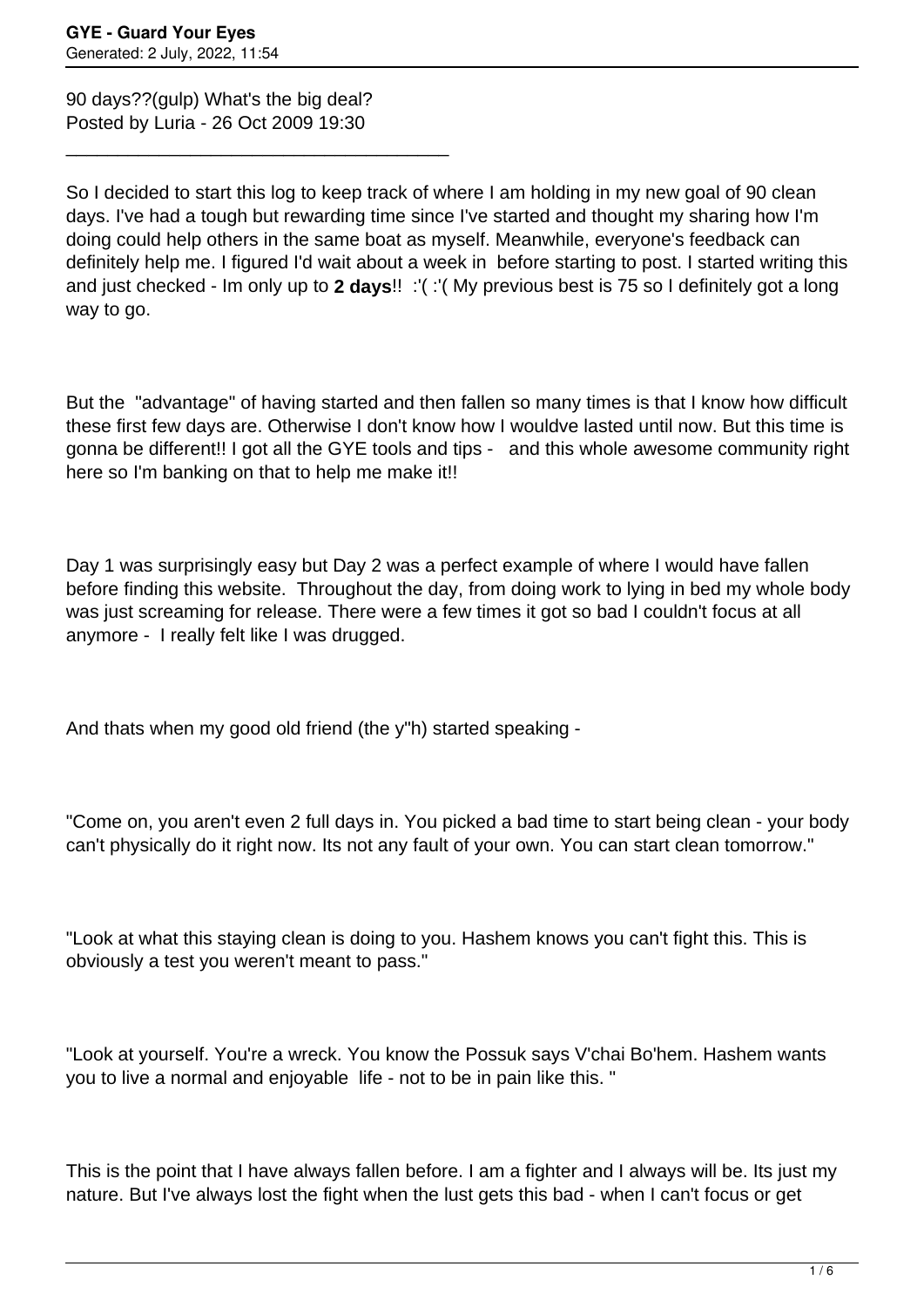anything done. And the only way is just to give in to my taaivos "just one last time".

So I did something I have never done before and it actually worked!! When I first read the GYE handbooks and joined the forum I saw this strategy and said "Lame. Not for me. Giving up and admitting you're too weak to fight? That's for wimps. Nothing can control anyone so much that they can't beat it." But there were a few times yesterday that I was literally tearing out my hair to stop myself from sinning. So what did I do?

I just closed my eyes and said "Hashem, I can't do this on my own any more. You know that I have tried fighting in these type of situations and lost time and time again. Please! I need You to help me through this."

I did this at the four or five times during the day when my taaivos felt unbeatable and Hashem was really there for me!!

Its funny because I am not the type of person that "talks" to Hashem outside of davening. Interestingly, I don't think I ever would have reached that level of feeling close to Hashem if it wasn't for reaching that low level of having nowhere else to turn.

========================================================================

========================================================================

And this is after 72 hours clean!!

====

Re: 90 days??(gulp) What's the big deal? Posted by silentbattle - 10 Feb 2010 17:05

\_\_\_\_\_\_\_\_\_\_\_\_\_\_\_\_\_\_\_\_\_\_\_\_\_\_\_\_\_\_\_\_\_\_\_\_\_

Sometimes we need a fall to remind us of what everything's all about.

You know what it's all about, so just keep moving! ;D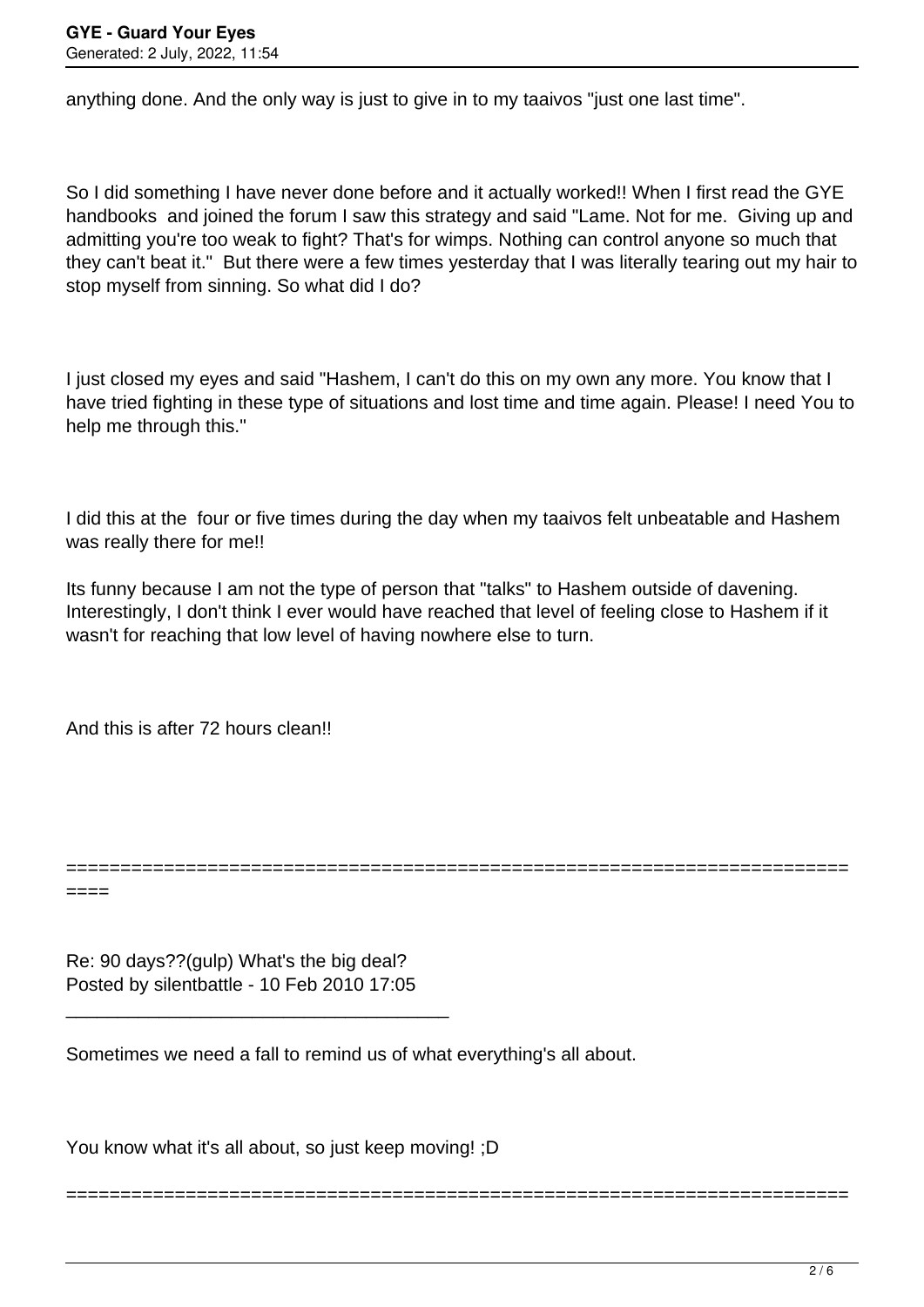====

Re: 90 days??(gulp) What's the big deal? Posted by imtrying25 - 10 Feb 2010 21:37

\_\_\_\_\_\_\_\_\_\_\_\_\_\_\_\_\_\_\_\_\_\_\_\_\_\_\_\_\_\_\_\_\_\_\_\_\_

Luria please hang around more often!!!!

I guess i just have this feeling for my good old friends!!!

======================================================================== ====

Re: 90 days??(gulp) What's the big deal? Posted by Luria - 11 Feb 2010 01:31

\_\_\_\_\_\_\_\_\_\_\_\_\_\_\_\_\_\_\_\_\_\_\_\_\_\_\_\_\_\_\_\_\_\_\_\_\_

[imtrying25 wrote on 10 Feb 2010 21:37](/forum/id-)**:**

Luria please hang around more often!!!!

I guess i just have this feeling for my good old friends!!!

Thanks! Believe me I wish I could. Work was crazy busy but looks like its easing up so hopefully I will. Believe me I gain more than I give. But Im ok with that 8)

But either way - I cant get over it. Ever notice how you don't really realize that kids are growing if you are always around them, as there are just tiny incremental height changes each day . But if you don't see them for a while and then see them again - then that's when you notice it.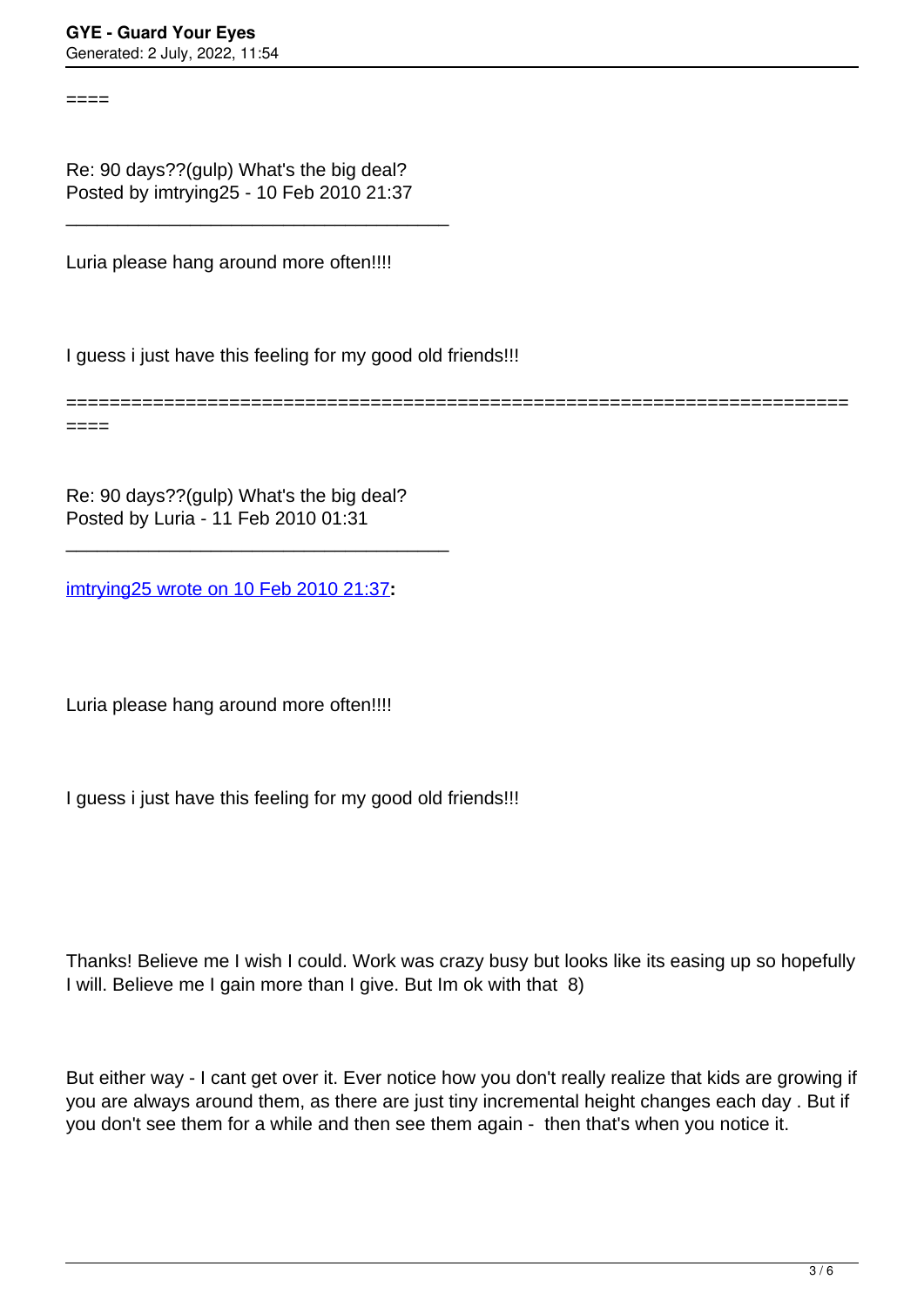Well its the same with this forum - you guys probably dont realize it because you are here most days, but I was gone for about a month and I am amazed at how much it has grown in that time!!

It's beautiful... Kol Hakavod LaTzahal - this is the true army of Hashem!!

========================================================================

Re: 90 days??(gulp) What's the big deal? Posted by imtrying25 - 16 Feb 2010 13:03

\_\_\_\_\_\_\_\_\_\_\_\_\_\_\_\_\_\_\_\_\_\_\_\_\_\_\_\_\_\_\_\_\_\_\_\_\_

With you as one of its honarary soldiers!!!!!!!!!!!! Keep it up luria!!!!

======================================================================== ====

====

Re: 90 days??(gulp) What's the big deal? Posted by Luria - 24 Feb 2010 16:42

\_\_\_\_\_\_\_\_\_\_\_\_\_\_\_\_\_\_\_\_\_\_\_\_\_\_\_\_\_\_\_\_\_\_\_\_\_

Hello

====

========================================================================

Re: 90 days??(gulp) What's the big deal? Posted by silentbattle - 25 Feb 2010 00:25

\_\_\_\_\_\_\_\_\_\_\_\_\_\_\_\_\_\_\_\_\_\_\_\_\_\_\_\_\_\_\_\_\_\_\_\_\_

Glad you could drop by and say hello - if oyu have a few more seconds, you can even tell us what's been going on, and how you're doing!

========================================================================

====

Re: 90 days??(gulp) What's the big deal? Posted by Luria - 26 Feb 2010 02:56

\_\_\_\_\_\_\_\_\_\_\_\_\_\_\_\_\_\_\_\_\_\_\_\_\_\_\_\_\_\_\_\_\_\_\_\_\_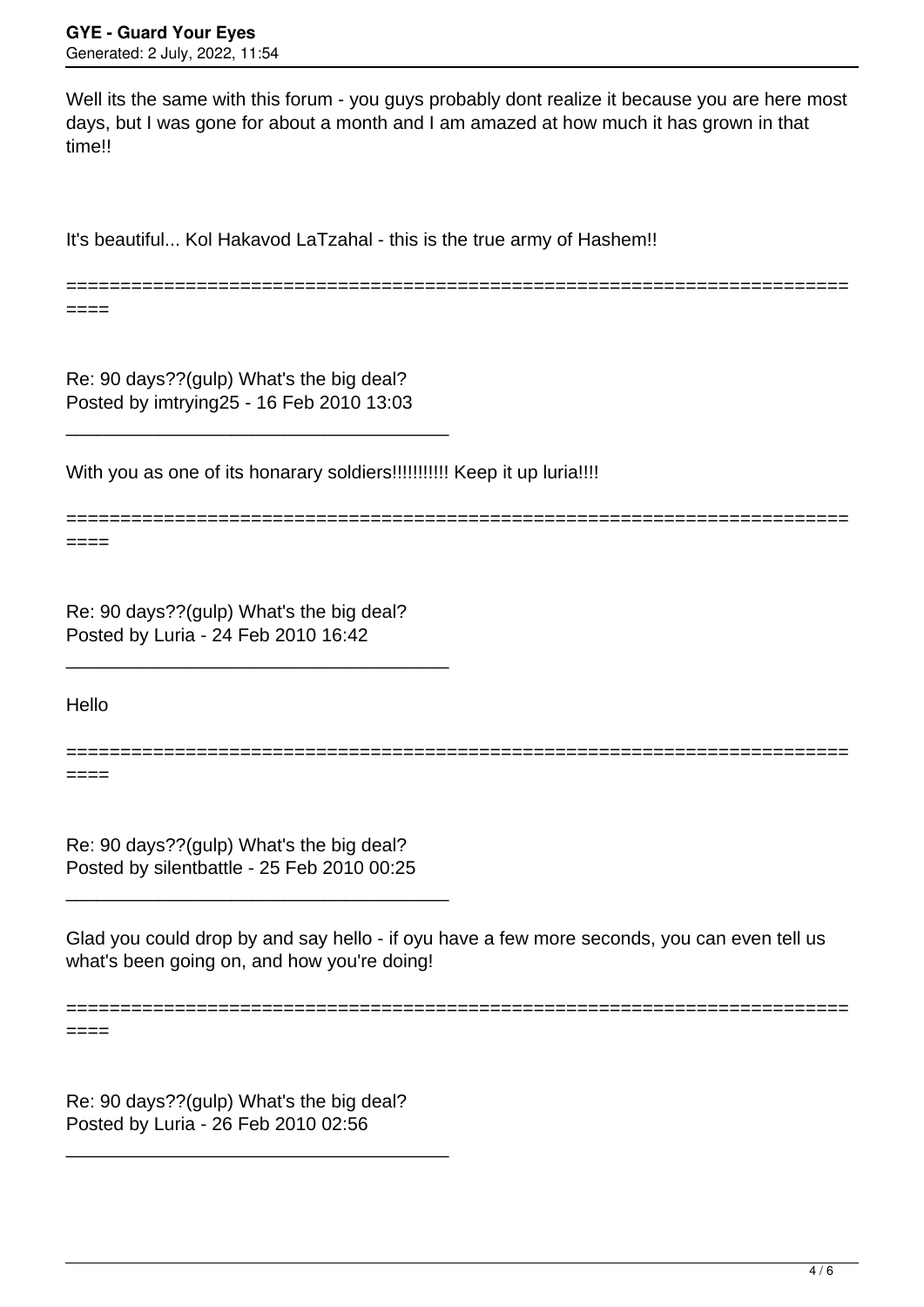Busy as usual but all is great. I dont always have time to sign on but I try to keep up with the chizuk emails. How are you doing?

======================================================================== ====

Re: 90 days??(gulp) What's the big deal? Posted by silentbattle - 02 Mar 2010 14:30

\_\_\_\_\_\_\_\_\_\_\_\_\_\_\_\_\_\_\_\_\_\_\_\_\_\_\_\_\_\_\_\_\_\_\_\_\_

Whoa...sorry it took so long to reply...I'm doing well - how was your purim?

Glad to hear that you're busy, but doing well! That's a good thing!

======================================================================== ====

Re: 90 days??(gulp) What's the big deal? Posted by Luria - 03 Mar 2010 03:18

\_\_\_\_\_\_\_\_\_\_\_\_\_\_\_\_\_\_\_\_\_\_\_\_\_\_\_\_\_\_\_\_\_\_\_\_\_

So last night was hard.. posted about it in "Im about to slip". But I got some great advice really quick (thanks shmirat einyaim and trying123!!). Anyhow, once I got to bed I was having trouble stopping the thoughts from coming and the more i tried to stop, the more the thoughts came - so I did something I haven't done in a while - silently prayed to Hashem to take the thoughts away for me cuz I couldnt so it on my own. and even though I haven't spoken to Him in a while, He was right there for me and helped me out.

Oh and even though I had a tough day, I noticed when I was falling asleep that I had a little

========================================================================

====

Re: 90 days??(gulp) What's the big deal? Posted by Luria - 21 Apr 2010 21:56

\_\_\_\_\_\_\_\_\_\_\_\_\_\_\_\_\_\_\_\_\_\_\_\_\_\_\_\_\_\_\_\_\_\_\_\_\_

...

Hey everybody